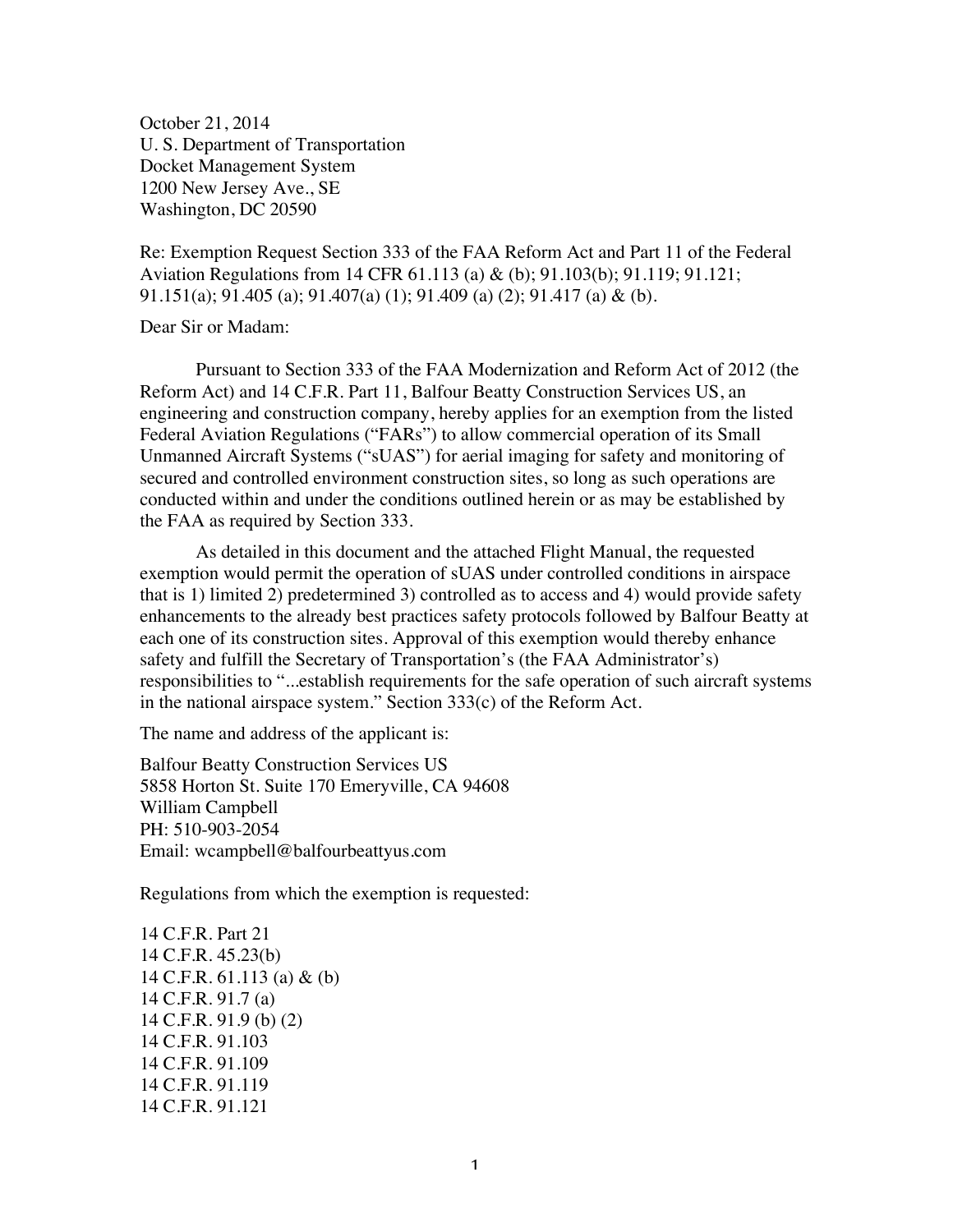14 C.F.R. 91.203 (a) & (b) 14 C.F.R. 91.405 (a) 14 C.F.R. 407 (a) (1) 14 C.F.R. 409 (a) (2) 14 C.F.R. 417 (a) & (b)

#### **I. STATUTORY AUTHORITY FOR EXEMPTIONS**

The Federal Aviation Act expressly grants the FAA authority to issue exemptions. This statutory authority includes exempting civil aircraft, as the term is defined under §40101 of the Act, including sUASs, from the requirement that all civil aircraft must have a current airworthiness certificate.

The Administrator may grant an exemption from a requirement of a regulation prescribed under subsection (a) or (b) of this section or any sections 44702-44716 of this title if the Administrator finds the exemption in the public interest. 49 U.S.C. §44701(f) See also 49 USC §44711(a); 49 USC §44704; 14 CFR §91.203(a) (1).

Section 333(b) of the Reform Act assists the Secretary in determining whether sUAS may operate in the National Airspace System (NAS) without creating a hazard to the user, the public, or a threat to national security. In making this determination, the Secretary must consider:

- The sUAS's size, weight, speed, and operational capability;
- Whether the sUAS operates within the visual line of sight of the operator
- Whether the sUAS operates outside of highly populated areas and away from close proximity to airports

Reform Act §333(a). If the Secretary determines that a sUAS "may operate safely in the national airspace system, the Secretary shall establish requirements for the safe operation of such aircraft in the national airspace system." *Id*. §333(c).

Balfour Beatty's sUAS are multirotor vehicles, weighing 10 or fewer lbs. including payload. They operate under normal conditions at a speed of no more than 50 knots and have the capability to hover, and move in the vertical and horizontal plane simultaneously. The sUAS will operate only in the Pilot's visual line of sight at all times and will operate only within the sterile area described in the Confidential Skycatch Flight Manual, attached as Exhibit 1 (hereinafter "the Manual"). Such operations will insure that the sUAS will "not create a hazard to users of the national airspace system or the public." Reform Act Section 333 (b).

Given the small size of the sUAS involved and the restricted and sterile environment within which they will operate, our application falls squarely within the zone of safety (an equivalent level of safety) in which Congress envisioned that the FAA must, by exemption, allow commercial operations of sUAS to commence immediately. Also due to the small size of the sUAS and the low altitudes and restricted areas in which the sUAS will operate, approval of the application presents no national security issue.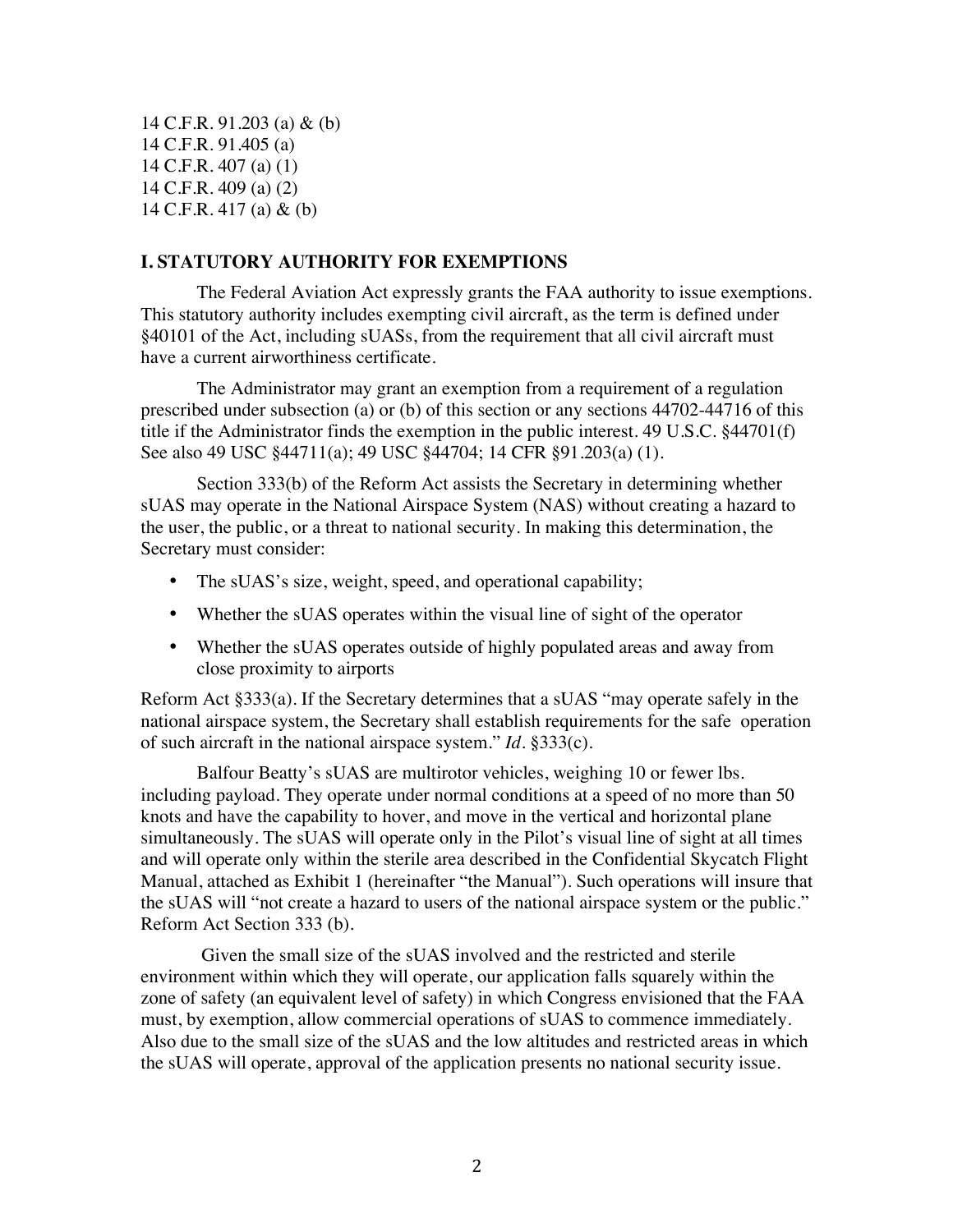Given the clear direction in Section 333 of the Reform Act, the authority contained in the Federal Aviation Act, as amended; the strong equivalent level of safety surrounding the proposed operations, and the significant public benefit, including enhanced safety, the grant of the requested exemptions is in the public interest. Accordingly, Balfour Beatty respectfully requests that the FAA grant the requested exemption without delay.

#### **II. PUBLIC INTEREST**

This exemption application is expressly submitted to fulfill Congress' goal in passing Section 333(a) through (c) of the Reform Act. This law directs the Secretary of Transportation to consider whether certain unmanned aircraft systems may operate safely in the NAS before completion of the rulemaking required under Section 332 of the Reform Act. By granting an exemption the FAA will fulfill Congress's intent of allowing UAS to operate with significant safety precautions in low risk environments.

The use of sUAS on a construction site can significantly reduce the risk to workers of falls while inspecting, surveying, or monitoring site progress. sUAS can inspect, photograph, and collect data on hard to get to areas that otherwise would require worker inspection. Falls are a leading source of workplace fatality and injury on construction sites<sup>1</sup>, and reducing falls through sUAS use for site imaging could save workers lives.

Additionally, sUAS could replace the use of helicopters and small aircraft to monitor sites. The sUAS we propose to fly in this application are under five pounds, and carry no combustible material on board, as opposed to the much larger conventionally powered small aircraft. Shifting to sUAS from helicopters presents a marked safety increase for our workers and the public.

Lastly, sUAS reduce the environmental impact by dramatically decreasing the energy used for aerial imaging and data collection over a construction site. Our sUAS use rechargeable lithium ion batteries, as opposed to fossil fuels burned in operation of small aircraft that are many hundreds of times heavier.

#### **III. EQUIVALENT LEVEL OF SAFETY**

!!!!!!!!!!!!!!!!!!!!!!!!!!!!!!!!!!!!!!!!!!!!!!!!!!!!!!!

Balfour Beatty proposes that the exemption requested herein apply to sUAS that have the characteristics and that operate with the limitations listed herein. These limitations provide for at least an equivalent or even higher level of safety to operations under the current regulatory structure because the proposed operations represent a safety enhancement to the already safe protocols followed on construction sites and imaging and surveying operations conducted with helicopters and other conventional aircraft.

<sup>&</sup>lt;sup>1</sup> "Commonly Used Statistics", Occupational Safety & Health Administration. Available at: https://www.osha.gov/oshstats/commonstats.html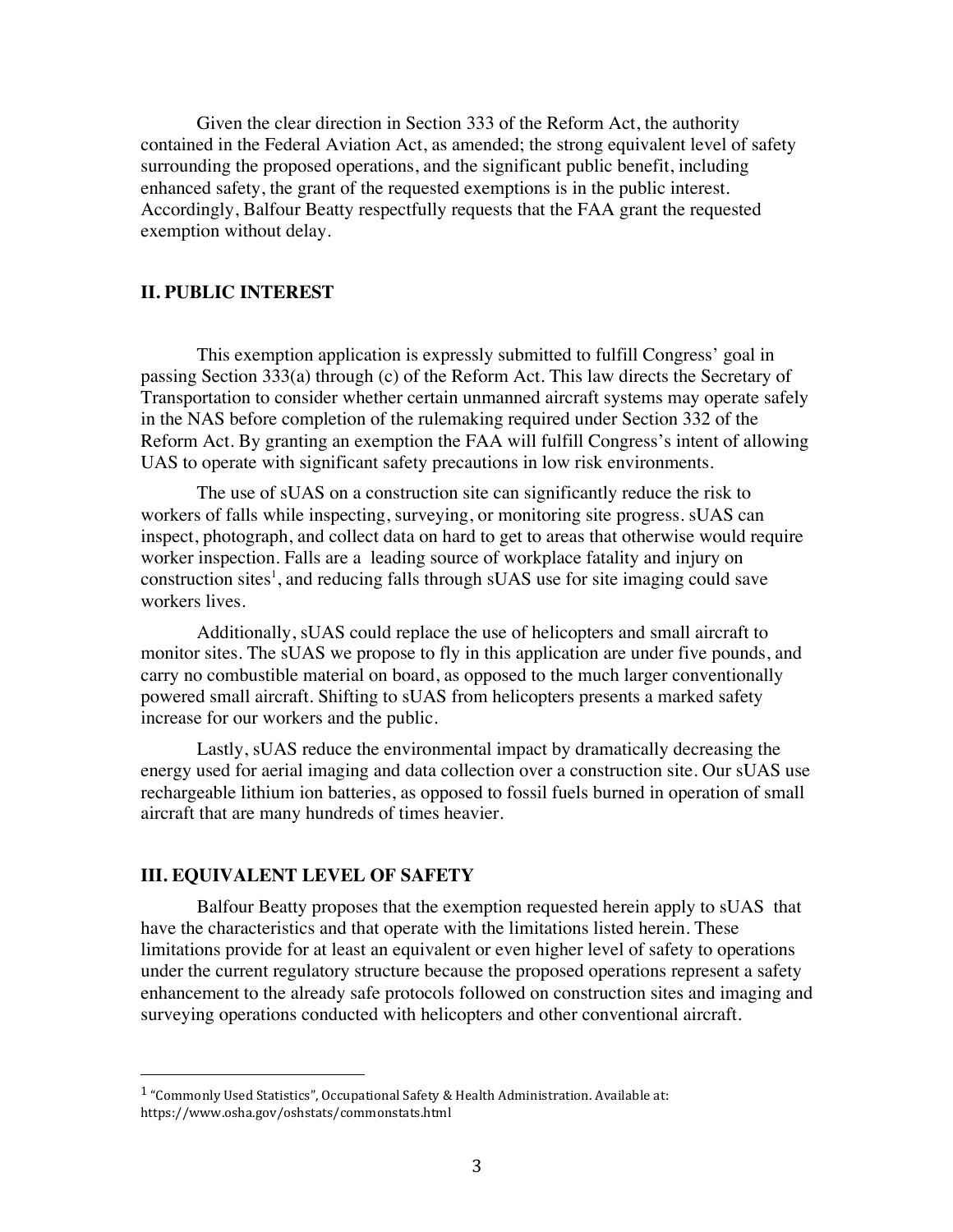Balfour Beatty will be bound by the following limitations when conducting its sUAS operations under an FAA issued exemption:

- 1. The sUAS will be less than 10 pounds.
- 2. Flights will be operated within visual line of sight of a pilot.
- 3. Maximum total flight time for each operational flight will be 30 minutes. The UAS calculates battery reserve in real time, and will return to its ground station with at least 20% battery power reserve should that occur prior to the 30 minute limit.
- 4. Flights will normally be operated at an altitude of 200 feet AGL, never exceeding 400 feet AGL.
- 5. Crew for each operation will consist of the sUAS Pilot who will keep the sUAS within his visual line of sight at all times.
- 6. The sUAS Pilot will be trained in flight, operations, and safety procedures as detailed in the Flight Manual.
- 7. The sUAS will only operate within a confined "Sterile Area" as defined in the Manual. The Manual also requires the establishment of a "Security Perimeter" for the flight operations area.
- 8. A briefing will be conducted in regard to the planned sUAS operations prior to each day's production activities. It will be mandatory that all personnel who will be performing duties within the boundaries of the safety perimeter be present for this briefing.
- 9. All onsite personnel will consent to the UAS flyover on site by waiver, and the operator will obtain additional verbal or written consent of all persons who will be allowed within 100 feet of the flight operation.
- 10. Pilot will have been trained in operation of UASs generally and received up-to-date information on the particular UAS to be operated as required by Section F of the Manual.
- 11. Written and/or oral permission from the relevant property holders will be obtained.
- 12. All required permissions and permits will be obtained from territorial, state, county or city jurisdictions, including local law enforcement, fire, or other appropriate governmental agencies.
- 13. If the sUAS loses communications or loses its GPS signal, it will have capability to enter "loiter mode" and hover, reestablish satellite connection, and return to a predetermined location within the Security Perimeter and land.

## **IV. DESCRIPTION OF SPECIFIC REGULATIONS**

## **14 CFR 61.113 (a) & (b): Private pilot privileges and limitations: Pilot in command**

Sections 61.113 (a)  $\&$  (b) limit private pilots to non-commercial operations. Because the sUAS will not carry a pilot or passengers, the proposed operations can achieve the equivalent level of safety of current operations by requiring the Pilot operating the aircraft to have completed a sUAS flight training course of 100 hours before flying a sUAS (See Section F of the Manual for more details). Unlike a conventional aircraft that carries the pilot and passengers, the sUAS is remotely controlled with no living thing or cargo on board. Skycatch's sUAS is also operated by an autopilot, which greatly reduces the danger of human error. The area of operation is controlled and restricted to hard hat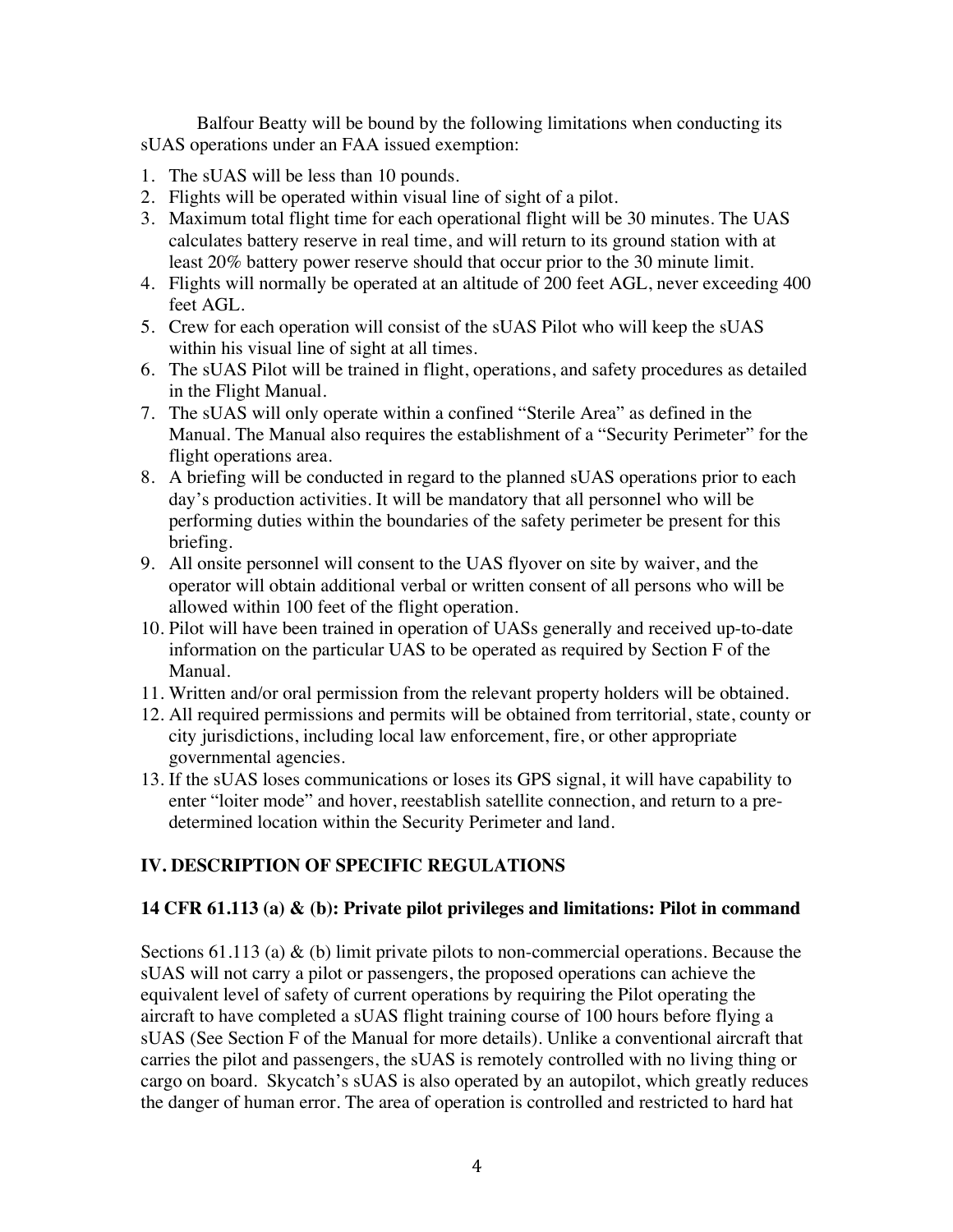areas, and all flights are planned and coordinated in advance as set forth in the Manual.

The sUAS to be operated hereunder is less than 10 lbs. fully loaded, carries neither a pilot nor passenger, carries no explosive materials or flammable liquid fuels, and operates exclusively within a secured area as set out in the Manual. Like other civil aircraft, operations under this exemption will be tightly controlled and monitored by the operator, pursuant to the Manual's requirements, and under the requirements and in compliance with local public safety requirements, to provide security for the area of operation as is currently done on active construction sites. The FAA will have advance notice of all operations.

The risks associated with the operation of the sUAS are therefore diminished from the level of risk associated with commercial operations contemplated by Part 61 when drafted, and allowing operations of the sUAS as requested with a Pilot who has met the minimum requirements stated in Section F of the Manual achieves the level of safety contemplated by 14 C.F.R.  $\S 61.113$  (a) & (b).

# **14 C.F.R. 91.103: Preflight Action**

This regulation requires each pilot in command take certain actions before flight to ensure the safety of flight. An exemption is needed from this requirement as the Pilot will take separate preflight actions, including checking for weather conditions, checking flight battery requirements, checking takeoff and landing distances, and all other actions in the Preflight Checklist in the Manual. These actions will provide an equivalent level of safety. See Appendix A of the Manual.

## **14 C.F. R. 91.119: Minimum Safe Altitudes**

Section 91.119 establishes safe altitudes for operation of civil aircraft. Section 91.119 (d) allows helicopters to be operated at less than the minimums prescribed, provided the person operating the helicopter complies with any route or altitudes prescribed for helicopters by the FAA. This exemption is for a multirotor craft that flies similarly to a helicopter, with vertical take off and vertical landing, which will typically operate at altitudes of 200 AGL, so an exemption may be needed to allow such operations. The sUAS will never operate at altitude higher than 400 AGL and will be in a restricted area with security perimeter, where buildings and people will not be exposed to operations without their pre-obtained consent. See Manual for detailed procedures.

The equivalent level of safety will be achieved given the size, weight, speed of the sUAS as well as the location where it is operated. No flight will be taken without the permission of the property owner or local officials. Because of the advance notice to the property owner and any onsite personnel as outlined in the Manual, all affected individuals will be aware of the planned flight operations. Unlike flight operations with aircraft or rotorcraft weighing far more than the maximum 10 lbs. proposed herein, our sUAS will not carry flammable fuel. In addition, the low-altitude operations of the sUAS will ensure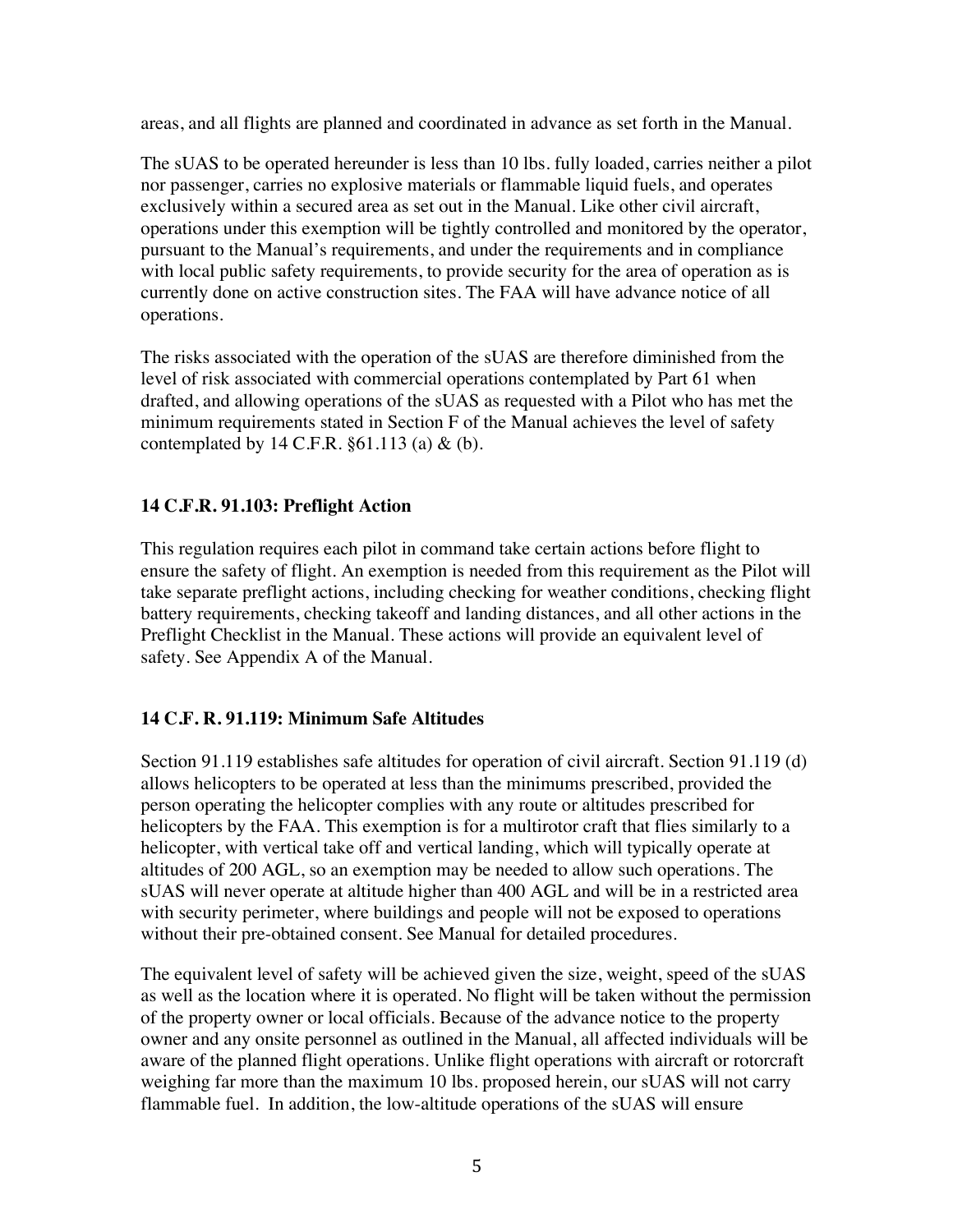separation between sUAS operations and the operations of conventional aircraft that must comply with Section 91.119.

# **14 C.F.R. 91.121: Altimeter Settings**

This regulation requires each person operating an aircraft to maintain cruising altitude by reference to an altimeter that is set "...to the elevation of the departure airport or an appropriate altimeter setting available before departure." As the sUAS may not have a barometric altimeter, but instead a GPS altitude read out, an exemption may be needed. An equivalent level of safety will be achieved by the operator, pursuant to the Manual and Safety Check list, confirming the altitude of the launch site shown on the GPS altitude indicator before flight.

## **14 CFR 91.151 (a): Fuel requirements for flight in VFR conditions**

Section 91.151 (a) outlines fuel requirements for beginning a flight in VFR conditions. Our sUAS is limited to operations in sterile and controlled environments as outlined in the Manual, and has a limited range and flight time which require an exemption from 14 CFR 91.151(a).

The battery powering the sUAS provides approximately 35 minutes of powered flight. To meet the 30 minute reserve requirement in 14 CFR §91.151, sUAS flights would be limited to approximately 5 minutes in length. Given the limitations on the sUAS's proposed flight area and the location of its proposed operations within a predetermined area, a longer time frame for flight in daylight or night VFR conditions is reasonable.

Balfour Beatty believes that an exemption from 14 CFR §91.151(a) falls within the scope of prior exemptions. See Exemption 10673 (allowing Lockheed Martin Corporation to operate without compliance with FAR 91.151 (a)). Operating the small sUAS, in a tightly controlled area where only people and property owners or official representatives who have signed waivers will be allowed, with less than 30 minutes of reserve fuel, does not engender the type of risks that Section 91.151(a) was intended to alleviate given the size and speed of the small UAS. Additionally, limiting sUAS flights to 10 minutes would greatly reduce the utility for which the exemption will be granted.

An equivalent level of safety can be achieved by limiting flights to 30 minutes, or enough battery reserve to ensure that the sUAS lands at the ground station with at least 20% of battery power (as determined by the onboard monitoring system and the Pilot), whichever happens first. This restriction would be more than adequate to return the sUAS to its planned landing zone from anywhere in its limited operating area.

Similar exemptions have been granted to other operations, including Exemptions 2689F, 5745, 10673, and 10808.

## **14 CFR 91.405 (a); 407 (a)(1); 409 (a)(2); 417 (a) & (b): Maintenance inspections**

These regulations require that an aircraft operator or owner "shall have that aircraft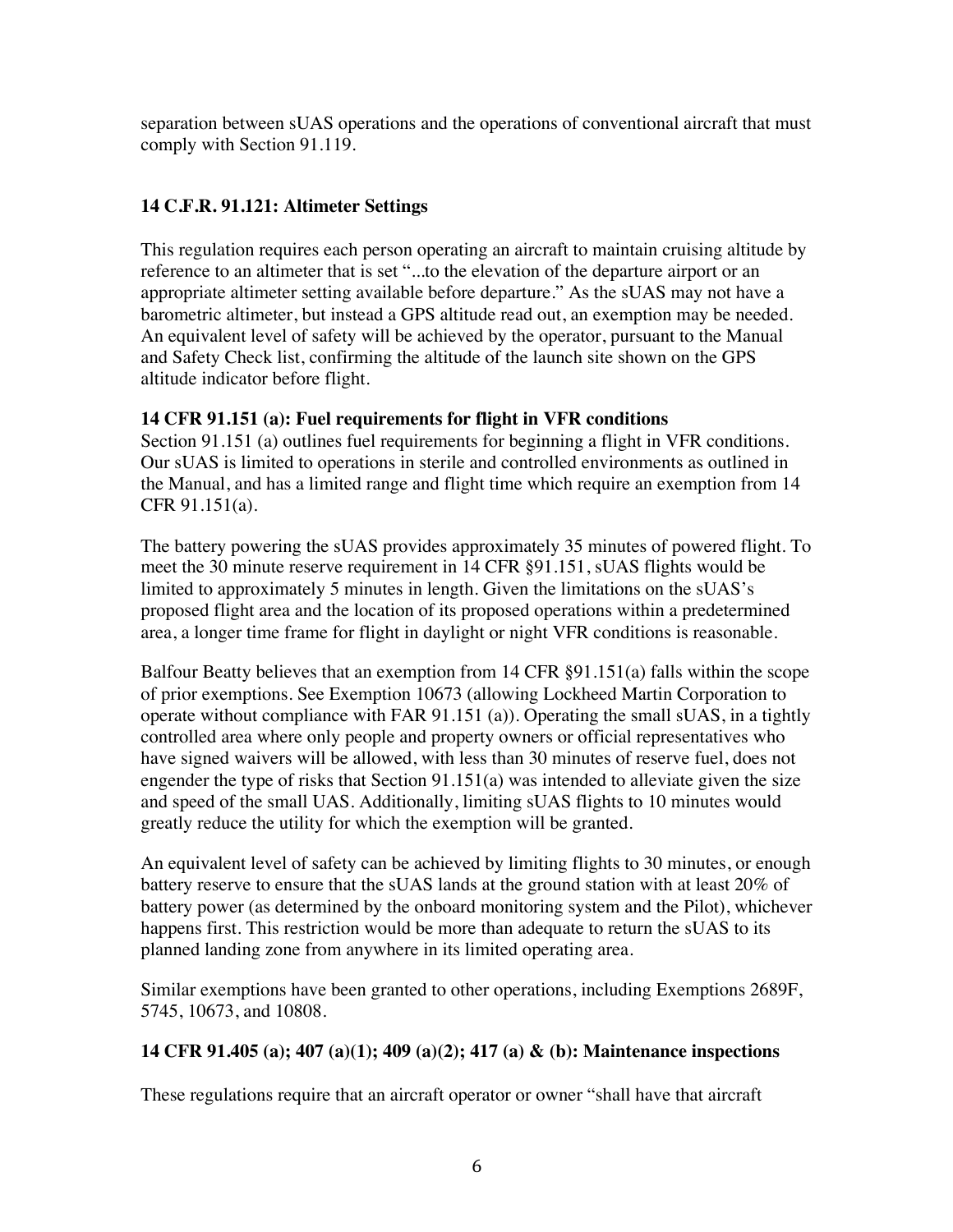inspected as prescribed in subpart E of this part and shall between required inspections, except as provided in paragraph (c) of this section, have discrepancies repaired as prescribed in part 43 of this chapter...," and others shall inspect or maintain the aircraft in compliance with Part 43.

Given that these sections and Part 43 apply only to aircraft with an airworthiness certificate, these sections will not apply to Balfour Beatty. Maintenance will be accomplished by the operator pursuant to the flight manual and operating handbook as referenced in the Manual. An equivalent level of safety will be achieved because these small sUAS are very limited in size and will carry a small payload and operate only in restricted areas for limited periods of time. If mechanical issues arise the sUAS can land immediately and will be operating from no higher than 400 feet AGL. As provided in the Manual, the Pilot will ensure that the sUAS is in working order prior to initiating flight, perform required maintenance, and keep a log of any maintenance performed. Moreover, the Pilot is the person most familiar with the aircraft and best suited to maintain the aircraft in an airworthy condition to provide the equivalent level of safety.

\*\*\*\*\*\*\*

Pursuant to 14 C.F.R. Part 11, the following summary is provided for publication in the Federal Register, should it be determined that publication is needed:

Applicant seeks an exemption from the following rules: 14 C.F.R. §21, subpart H; 14 C.F.R 45.23(b);14 C.F.R. §§ 61.113( a) & (b);91.7

(a); 91.9 (b) (2);91.103(b);91.109; 91.119; 91.121; 91.151(a);91.203(a) and (b); 91.405 (a); 91.407 (a) (1); 91.409 (a) (2); 91.409 (a) (2) and 91.417 (a) & (b) to operate commercially a small unmanned vehicle (55lbs or less) in construction operations.

Approval of exemptions allowing commercial operations of sUAS in the construction industry enhances safety while reducing risk. Manned aircraft monitoring and surveying creates a greater risk because the craft are much larger, have combustible fuel, and carry an onboard human pilot. In contrast, a sUAS weighing fewer than 10 lbs. and powered by batteries eliminates virtually all of that risk given the reduced mass and lack of combustible fuel carried on board. The sUAS will carry no passengers or crew and, therefore, will not expose them to the risks associated with manned aircraft flights.

The operation of small sUAS, weighing less than 10 lbs., conducted in the strict conditions outlined above, will provide an equivalent level of safety supporting the grant of the exemptions requested herein, including exempting the applicant from the requirements of Part 21 and allowing commercial operations. These lightweight aircraft operate at slow speeds, close to the ground, and in a sterile environment and, as a result, are far safer than conventional operations conducted with turbine helicopters operating in close proximity to the ground and people.

## **Privacy**